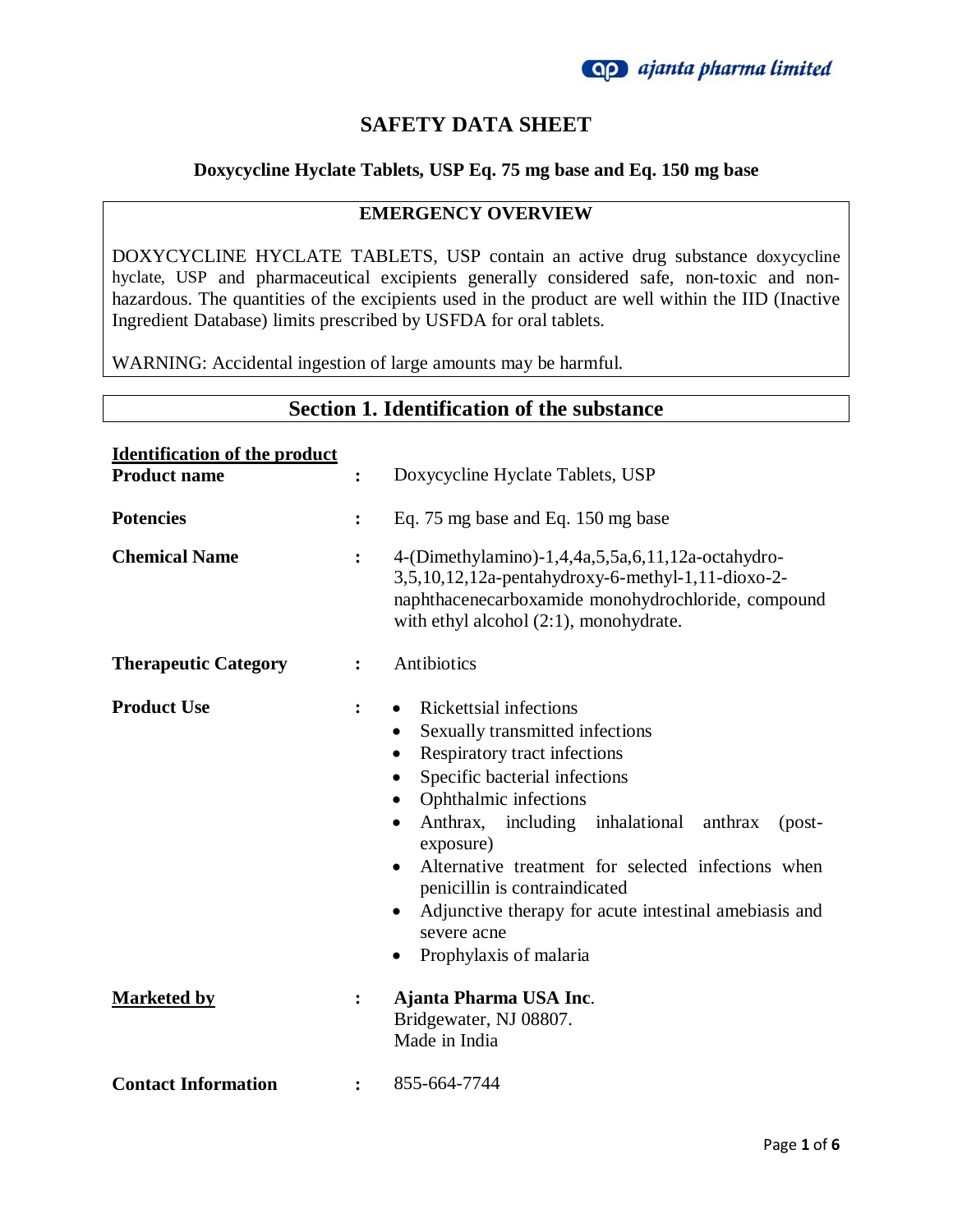### **Section 2. Health hazards information**

| <b>Potential Health Effects</b> | $\ddot{\cdot}$                                                                     | <b>Inhalation:</b> Not expected to be hazardous in final<br>pharmaceutical form.                                                                                                                                     |  |  |  |  |  |  |
|---------------------------------|------------------------------------------------------------------------------------|----------------------------------------------------------------------------------------------------------------------------------------------------------------------------------------------------------------------|--|--|--|--|--|--|
|                                 |                                                                                    | Eye Contact: Not expected to be hazardous in final<br>pharmaceutical form.                                                                                                                                           |  |  |  |  |  |  |
|                                 | <b>Skin Contact:</b> Not expected to be hazardous in final<br>pharmaceutical form. |                                                                                                                                                                                                                      |  |  |  |  |  |  |
|                                 |                                                                                    | <b>Ingestion:</b> Health injuries are not known or expected<br>under normal use. Exposures above clinical dosage could<br>result in adverse effects. Minor occupational exposures<br>are not expected to be harmful. |  |  |  |  |  |  |
| <b>Effects of Overexposure</b>  | $\ddot{\cdot}$                                                                     | The potential for exposure is reduced in finished<br>pharmaceutical form.                                                                                                                                            |  |  |  |  |  |  |

# **Section 3. Composition / information on ingredients**

| <b>Active ingredient</b> | <b>Exposure Limit</b>    | CAS No.    |
|--------------------------|--------------------------|------------|
| Doxycyline hyclate, USP  | TWA-8 Hr: $250\mu g/m^3$ | 24390-14-5 |

**Inactive ingredients:** Each film-coated tablets contains the following inactive ingredients in the tablet formulation: silicified microcrystalline cellulose, sodium lauryl sulfate and magnesium stearate. Film-coating contains: hypromellose, titanium dioxide, polyethylene glycol, FD&C Blue #2 (75 mg Tablet), FD&C Yellow #6 (75 mg Tablet), FD&C Blue #2 (150 mg Tablet) and yellow iron oxide (150 mg Tablet).

#### **Section 4. First aid measures**

This product in the final dosage form (tablets) does not pose a problem of exposure to active moieties, and does not cause inhalation, skin and eye irritation problem. The lose powder exposure hazards are during the manufacturing process.

| <b>Eye Contact</b>  |                | Immediately flush eyes with water for at least 15<br>minutes. Get medical attention.                                                                                                                                    |
|---------------------|----------------|-------------------------------------------------------------------------------------------------------------------------------------------------------------------------------------------------------------------------|
| <b>Skin Contact</b> |                | Immediately wash skin with soap and plenty of water for<br>at least 15 minutes. Remove contaminated clothing. Get<br>medical attention if symptoms occur. Wash clothing<br>before reuse.                                |
| <b>Ingestion</b>    | $\ddot{\cdot}$ | Wash out mouth with water provided person is<br>conscious. Never give anything by mouth to an<br>unconscious person. Get medical attention. DO NOT<br>induce vomiting unless directed to do so by medical<br>personnel. |
| <b>Inhalation</b>   | $\mathbf{L}$   | Remove to fresh air. If not breathing, give artificial<br>respiration or oxygen by trained personnel. Get<br>immediate medical attention immediately.                                                                   |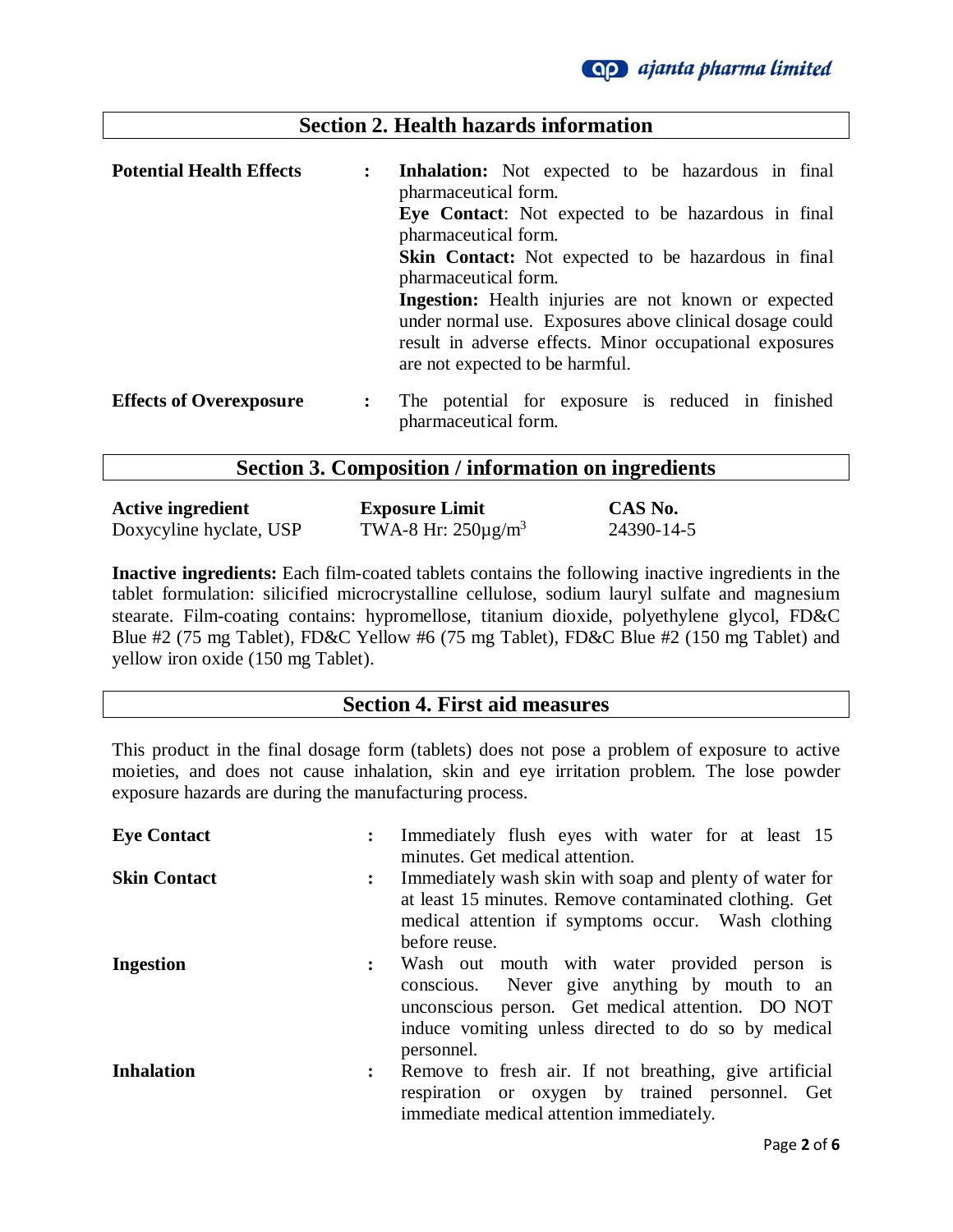

plasma proteins, hemodialysis should not be considered.

| <b>Medical Treatment</b> | Treat according to locally accepted protocols. For               |
|--------------------------|------------------------------------------------------------------|
|                          | additional guidance, refer to the current prescribing            |
|                          | information or to the local poison control information           |
|                          | center. Protect the patient's airway and support                 |
|                          | ventilation and perfusion. Meticulously monitor and              |
|                          | maintain, within acceptable limits, the patient's vital          |
|                          | signs, blood gases, serum electrolytes, etc.                     |
| Over dosage              | There is no specific treatment for overdose with<br>$\mathbf{L}$ |
|                          | doxycycline hyclate, USP. General supportive care of the         |
|                          | patient is indicated, including monitoring of vital signs        |
|                          | and observation of clinical status, should an overdose           |
|                          | occur. If indicated, elimination of unabsorbed drug              |
|                          | should be achieved by emessi or gastric lavage; usual            |
|                          | precautions should be observed to maintain the airway.           |
|                          | Because doxycycline hyclate, USP is highly bound to              |

| <b>Section 5. Fire-fighting measures</b>                                                               |                                                                                                                                                                  |  |
|--------------------------------------------------------------------------------------------------------|------------------------------------------------------------------------------------------------------------------------------------------------------------------|--|
| <b>Flash Point</b>                                                                                     | : Not Available.                                                                                                                                                 |  |
| <b>Extinguishing Media</b>                                                                             | : Water spray, carbon dioxide, extinguishing powder,<br>foam or water.                                                                                           |  |
| <b>Fire</b><br><b>General</b><br>Hazards/<br><b>Combustible</b><br><b>Hazardous</b><br><b>Products</b> | : Hazardous combustion or decomposition products are<br>expected when the product is exposed to fire.                                                            |  |
| <b>Special Fire Fighting</b><br><b>Procedures</b>                                                      | : Wear self-contained breathing apparatus pressure-<br>demand (NIOSH approved or equivalent), and full<br>protective gear to prevent contact with skin and eyes. |  |

| <b>Section 6. Accidental release measures</b> |  |
|-----------------------------------------------|--|
|-----------------------------------------------|--|

| <b>Personal Precautions</b>                                | $\ddot{\cdot}$ | Personnel involved in clean-up should wear appropriate<br>personal protective equipment (see Section 8).<br>Minimize exposure.                                 |
|------------------------------------------------------------|----------------|----------------------------------------------------------------------------------------------------------------------------------------------------------------|
| <b>Environmental Protections</b>                           |                | Place waste in an appropriately labeled, sealed<br>container for disposal. Care should be taken to avoid<br>environmental release.                             |
| <b>Clean-up Methods</b>                                    | $\ddot{\cdot}$ | Wipe up with a damp cloth and place in container for<br>disposal. Avoid generating airborne dust. Clean spill<br>area thoroughly. Prevent discharge to drains. |
| <b>Additional Consideration for</b><br><b>Large Spills</b> | $\ddot{\cdot}$ | Non-essential personnel should be evacuated from<br>affected<br>Report emergency<br>situations<br>area.<br>$D = 2$                                             |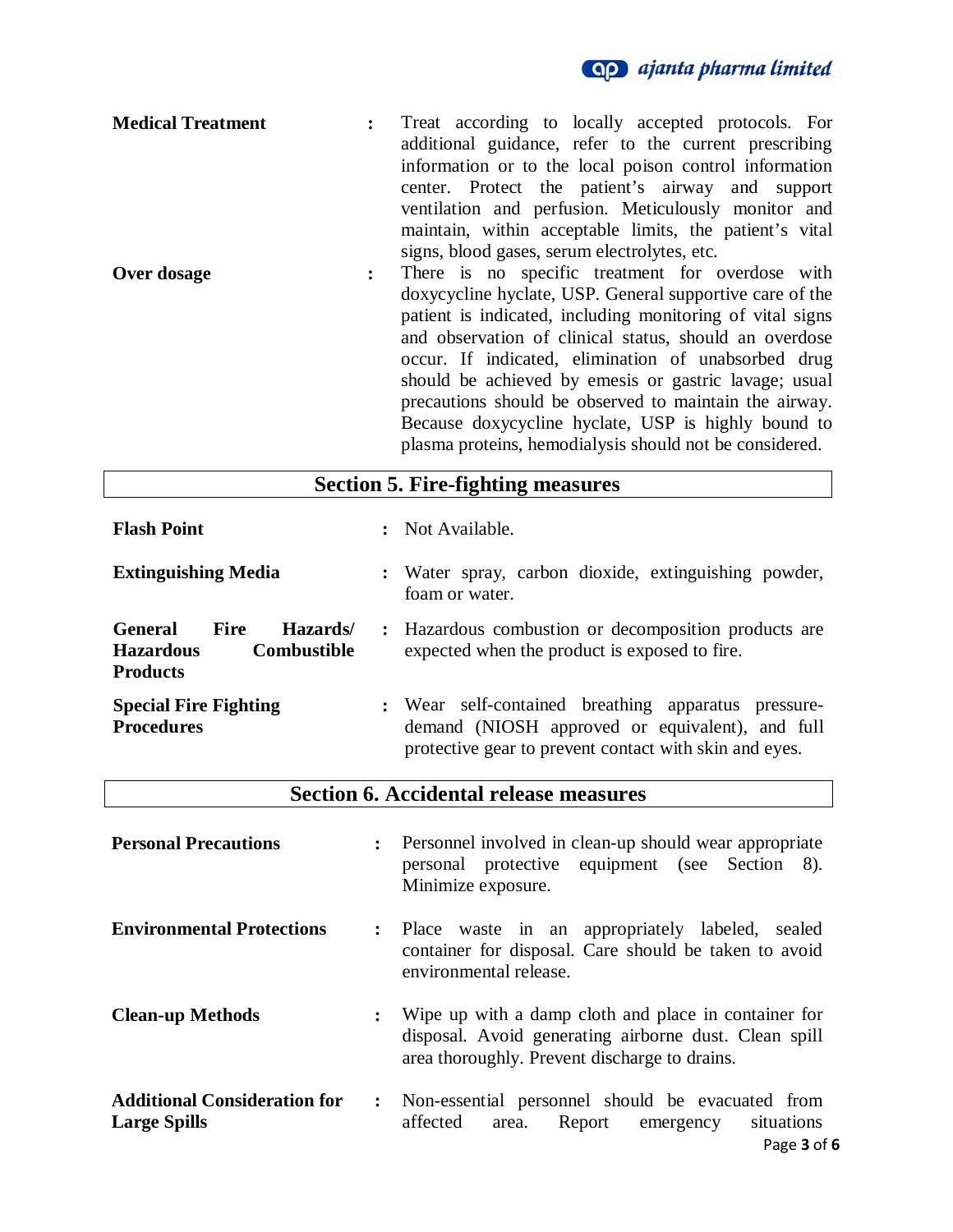

immediately. Clean up operations should only be undertaken by trained personnel.

# **Section 7. Handling and storage Handling :** No special control measures required for the normal handling of this product. Normal room ventilation is expected to be adequate for routine handling of this product. If tablets are crushed and/or broken, avoid breathing dust and avoid contact with eyes, skin and clothing. Use adequate ventilation. Minimize dust generation and accumulation. **Storage :** Store at 20ºC to 25ºC (68ºF to 77ºF); excursions permitted to 15ºC to 30ºC (59ºF to 86ºF) [See USP Controlled Room Temperature]. Protect from light and moisture. **Section 8. Exposure controls/personal protection**

| <b>Exposure Limits</b>        | $\ddot{\cdot}$       | OEL TWA-8 Hr: $250\mu g/m^3$                                                                                                                                                                                       |
|-------------------------------|----------------------|--------------------------------------------------------------------------------------------------------------------------------------------------------------------------------------------------------------------|
| <b>Engineering Controls</b>   | $\ddot{\cdot}$       | For consumer use, no unusual precaution are necessary<br>for handling packets. In laboratory, medical or industrial<br>setting use appropriate ventilation.                                                        |
| <b>Respiratory Protection</b> | $\ddot{\phantom{a}}$ | For consumer use, no unusual precaution are necessary.<br>However, for handling packets, in laboratory, medical or<br>setting use NIOSH/MSHA<br>industrial<br>approved<br>respirators for protection if necessary. |
| <b>Personal Protection</b>    | $\ddot{\phantom{a}}$ | For consumer use, no unusual precaution are necessary.<br>However, for handling packets in laboratory, medical or<br>industrial setting use gloves as recommended.                                                 |
| <b>Recommended Facilities</b> |                      | None                                                                                                                                                                                                               |

### **Section 9. Physical and chemical properties**

**Appearance : Doxycycline Hyclate Tablets, USP 75 mg** are blue colored, round-shaped, biconvex, film-coated tablets with 'DY' debossed on one side of the tablet and '2' debossed on the other. (NDC 27241-153-02)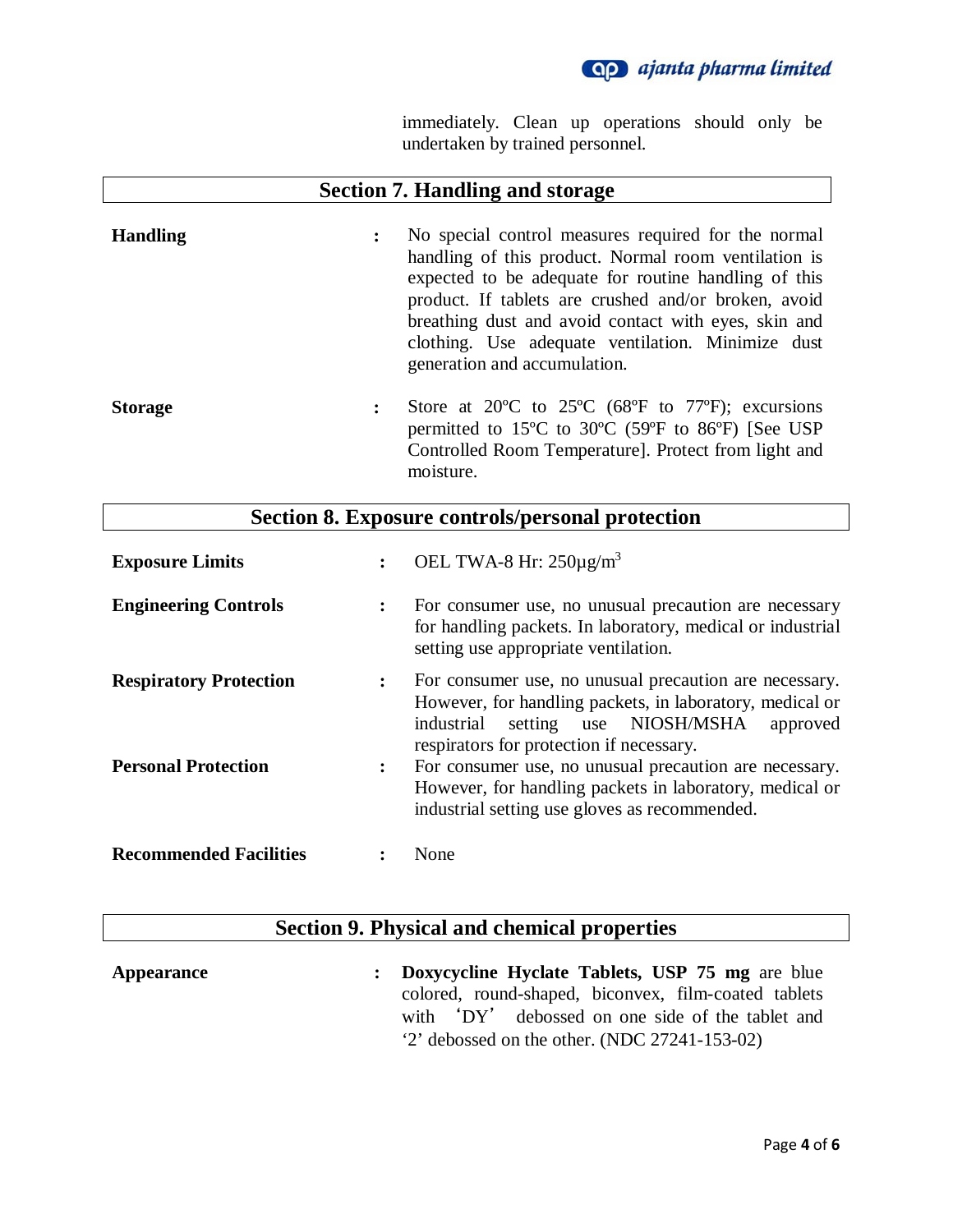

| <b>Other Information</b>                                                                            | Doxycycline Hyclate Tablets, USP 150 mg are<br>yellowish-green to green colored, capsule<br>biconvex, film-coated tablets. Each side of the<br>functionally scored tablet has two parallel score lines<br>for splitting into 3 equal portions with 'D' or 'Y'<br>or '1' debossed on either portion of one side of the<br>tablet, and no debossing on the other. (NDC 27241-154-<br>02)<br>Doxycycline hyclate, USP is a yellow crystalline<br>$\ddot{\cdot}$<br>powder soluble in water and in solutions of alkali<br>hydroxides and carbonates. | shaped, |
|-----------------------------------------------------------------------------------------------------|--------------------------------------------------------------------------------------------------------------------------------------------------------------------------------------------------------------------------------------------------------------------------------------------------------------------------------------------------------------------------------------------------------------------------------------------------------------------------------------------------------------------------------------------------|---------|
|                                                                                                     | <b>Section 10. Stability and reactivity</b>                                                                                                                                                                                                                                                                                                                                                                                                                                                                                                      |         |
| <b>Stability</b><br>Incompatibility<br><b>Hazardous Decomposition</b><br><b>Conditions to Avoid</b> | Stable<br>$\ddot{\cdot}$<br>Strong oxidizers. Strong bases. Strong acids.<br>Thermal decomposition generates: Carbon oxides (CO,<br>$CO2$ ).<br>Direct sunlight. Extremely high or low temperatures.<br>$\ddot{\cdot}$<br>Avoid creating or spreading dust.                                                                                                                                                                                                                                                                                      |         |
|                                                                                                     | <b>Section 11. Toxicological information</b>                                                                                                                                                                                                                                                                                                                                                                                                                                                                                                     |         |
| <b>Acute toxicity</b>                                                                               | Mouse Oral LD50 1900 mg/kg (hydrochloride)<br>$\ddot{\cdot}$                                                                                                                                                                                                                                                                                                                                                                                                                                                                                     |         |
| <b>Eye Contact</b>                                                                                  | May cause minor eye irritation.<br>$\ddot{\cdot}$                                                                                                                                                                                                                                                                                                                                                                                                                                                                                                |         |
| <b>Short Term Exposure</b>                                                                          | allergic reactions<br>May cause<br>in<br>susceptible<br>$\ddot{\cdot}$<br>individuals. Accidental ingestion may cause effects<br>similar to those seen in clinical use.                                                                                                                                                                                                                                                                                                                                                                          |         |
| <b>Long Term Exposure</b>                                                                           | Repeat-dose studies in animals have shown a potential<br>to cause adverse effects on liver.                                                                                                                                                                                                                                                                                                                                                                                                                                                      |         |
| <b>Known Clinical Effects</b>                                                                       | May cause permanent discoloration of teeth if used<br>during tooth development. May cause effects similar<br>to those generally seen in clinical use of tetracyclines<br>including gastrointestinal irritation, nausea, vomiting,<br>and diarrhea. Photosensitivity has been reported in<br>some individuals taking tetracyclines.                                                                                                                                                                                                               |         |